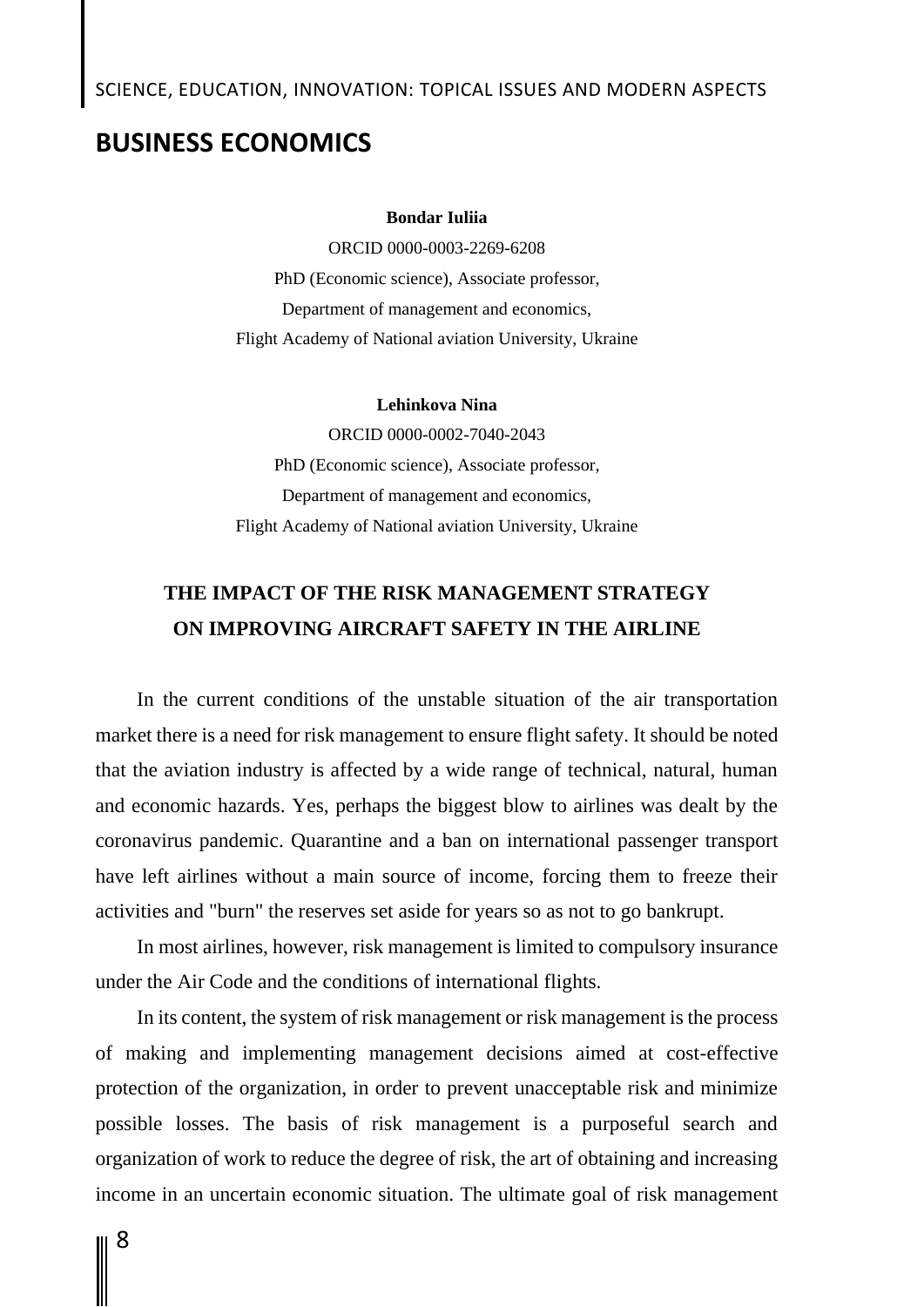must be consistent with the objective function of entrepreneurship and the strategic goal of the business system. Risk management includes management strategy and tactics.

Risk management strategy defines risk management in an uncertain economic situation, based on risk forecasting and methods of reducing it.

Tactics, in turn, shows specific methods and techniques for achieving a specific goal in certain conditions. The task of management tactics is to choose the optimal solution and the most acceptable in this economic situation management methods and techniques.

Risk management as a management system consists of two subsystems: the managed subsystem (the object of management - the airline itself) and the control subsystem (the subject of management - a top manager of strategic development, an insurance specialist).

The risk management system is designed not only to reduce the impact of negative factors on the company and minimize the financial consequences, but also to increase the competitiveness of the airline in the market.

Risk management is represented in each industry by a specific set of operational risks. The aviation industry is subject to strict regulation by the state and international organizations, including in the field of operational risks. The International Civil Aviation Organization (ICAO) has demanded that all airlines around the world implement a flight safety risk management system by January 1, 2009. ICAO did not limit itself to declaring the requirement: considerable funds were invested in the development of methodologies and training programs. ICAO methodological developments are especially relevant for small companies that do not have the resources to develop their own [4]. The following risks are most often identified, the implementation of which is critical for the continuity of the company:

– instability of the economic situation, including political and currency risks;

– shortage of qualified personnel;

– non-fulfillment of aircraft fleet renewal programs;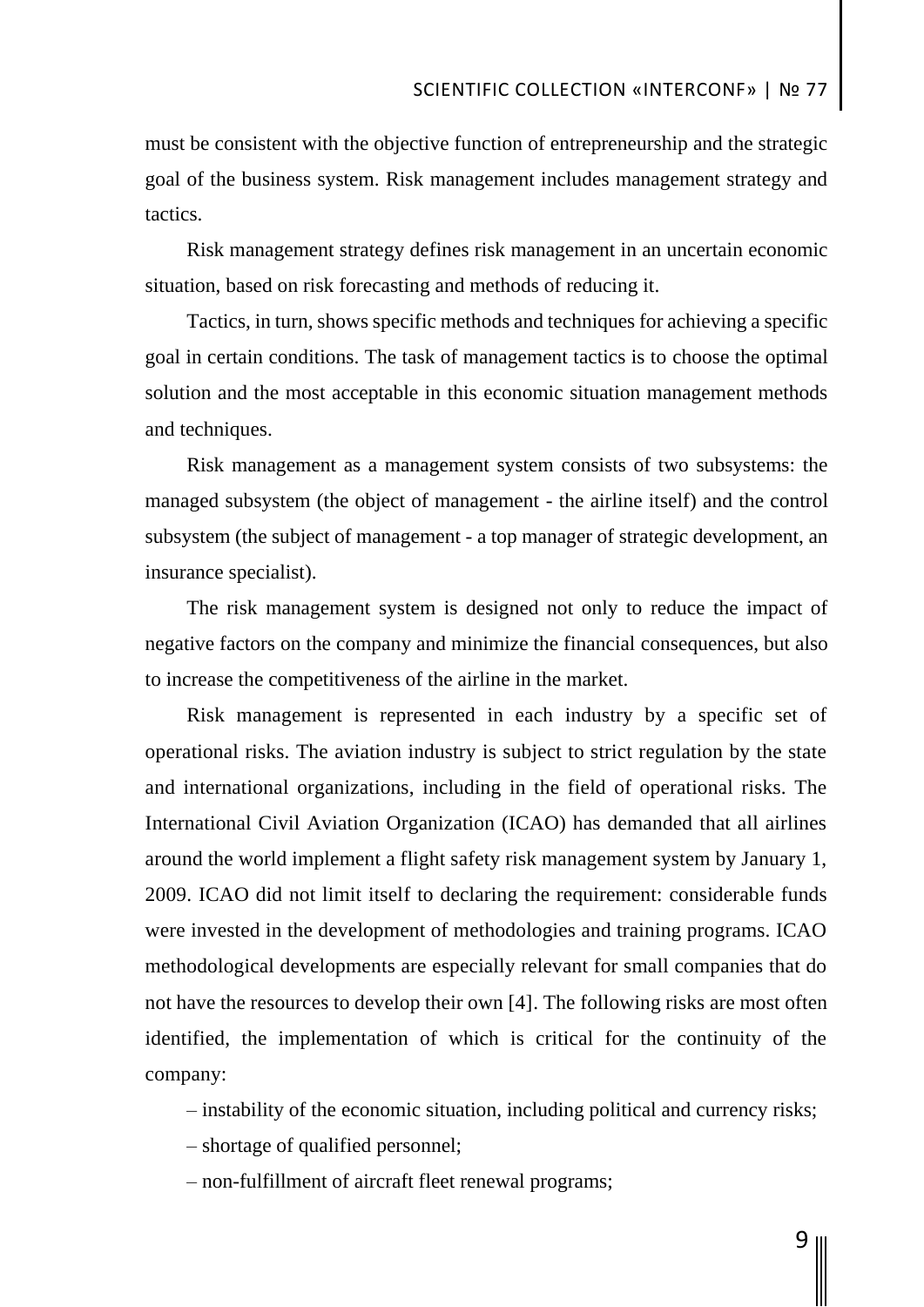– aviation events;

– insufficient development of ground infrastructure, including at airports.

We can say that today, despite some risk management situations, the problem as a whole in the civil aviation sector is still ambiguous. Risk management is often of interest to top managers in charge of finance. To some extent, this is understandable, because they are responsible for the main financial indicators, gross profit, share price, cost reduction, payback period, etc. However, this often results in a skew of interest and a one-sided view of risk management. Indicators such as payback period, IRR, NPV do not show risk management, which reflects the state of operational processes and protects the preservation of property interests of the company's owners. Very often, the decisions on the identified risks are reduced only to insurance - this means that the use of one tool from a huge arsenal creates only an imitation of participation [1].

When it comes to calculating the effectiveness of the existing risk management system, experts face certain difficulties: lack of developed mathematical methods, lack of statistics of events and incidents in the industry, information isolation of many airlines, the prevalence of qualitative indicators over quantitative ones, which complicates efficiency calculations and analysis. .

Creating a comprehensive risk management system in the airline is a long process and requires a restructuring of corporate culture, which requires individual approaches and an effective process of managing transformations, guided by the company's management.

It should be noted that the "human factor" is as important as the "technological side" of risk management. This condition allows you to combine technologies that provide real results for business, and the human factor that ensures the success of transformations.

Airline safety management professionals would like to have a simple and reliable tool for quantifying and forecasting the risk of performing flights in the airline. The safety management manual describes three safety management strategies [3] (Table 1).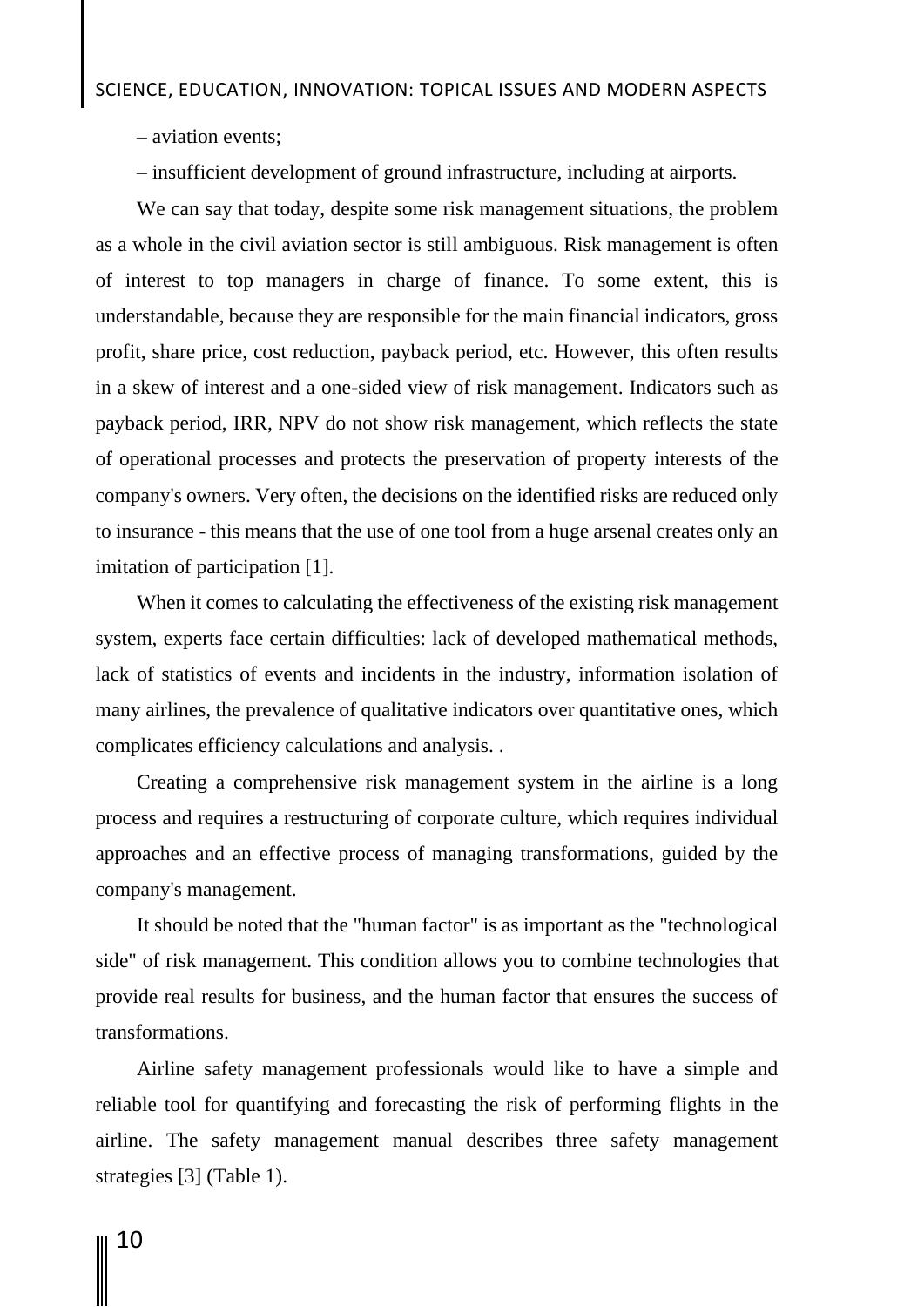## SCIENTIFIC COLLECTION «INTERCONF» | № 77

*Table 1*

| $N_2$                       | Flight safety management method          | Application of the method in flight safety         |
|-----------------------------|------------------------------------------|----------------------------------------------------|
|                             |                                          | management                                         |
| 1                           | The jet (response) method responds to    | This is a traditional method that is based on the  |
|                             | aviation events that have already        | investigation of incidents, emergencies,           |
|                             | occurred                                 | compliance and results-oriented. Thus the air      |
|                             |                                          | transport system (ATS), as it is supposed, in most |
|                             |                                          | cases works on its settlement characteristics.     |
| $\mathcal{D}_{\mathcal{L}}$ | preventive method<br>actively<br>The     | These methods are performance-based and            |
|                             | identifies risk factors by analyzing the | process-oriented. It is assumed that the PBX does  |
|                             | airline's activities                     | not work in most cases according to its design     |
| 3                           | Prognostic (warning) analyzes the        | deviations:<br>characteristics, but there are      |
|                             | characteristics of the system in its     | acceptable and dangerous                           |
|                             | future production activities             |                                                    |

### **Flight safety management strategies**

Quantitative assessment of risks to flight safety in value and in kind is based on the analysis of information about the operational activities of the airline. Risk in value terms at the first stage of system development is estimated by the value of the average expected loss in monetary terms, calculated for 1 hour of flight. The risk in kind is the probability of death (irreparable damage to health), as well as the irreversible loss of the aircraft operated by the airline.

Thus, the analysis of the current state and trends in the development of civil aviation and the economy as a whole, the problems and characteristics of enterprises confirms the relevance and timeliness of the development of risk management mechanism. Undoubtedly, risk management as a science is still being formed, but today it is becoming clear that none of the life processes of the airline is without risks, and therefore there is a need to manage them.

#### **Referensces:**

- 1. Bugayko D.O., Rybalko O.L. (2007). Trends in the development of the air transportation market of Ukraine. *Economics, Entrepreneurship and Management: Journal of Scientific Papers*. Kyiv: NAU, Issue. 9. рр. 80-85.
- 2. Bondar Iu., Leginkova N. (2016). Risk management as a factor influencing the safety of flights in the airline. *Formation of knowledge economy as the basis for information society :*  the materials of the 2nd International Scientific Seminar, Prague, Prague, Czech Republic, December, 10-13, рр. 7-13.